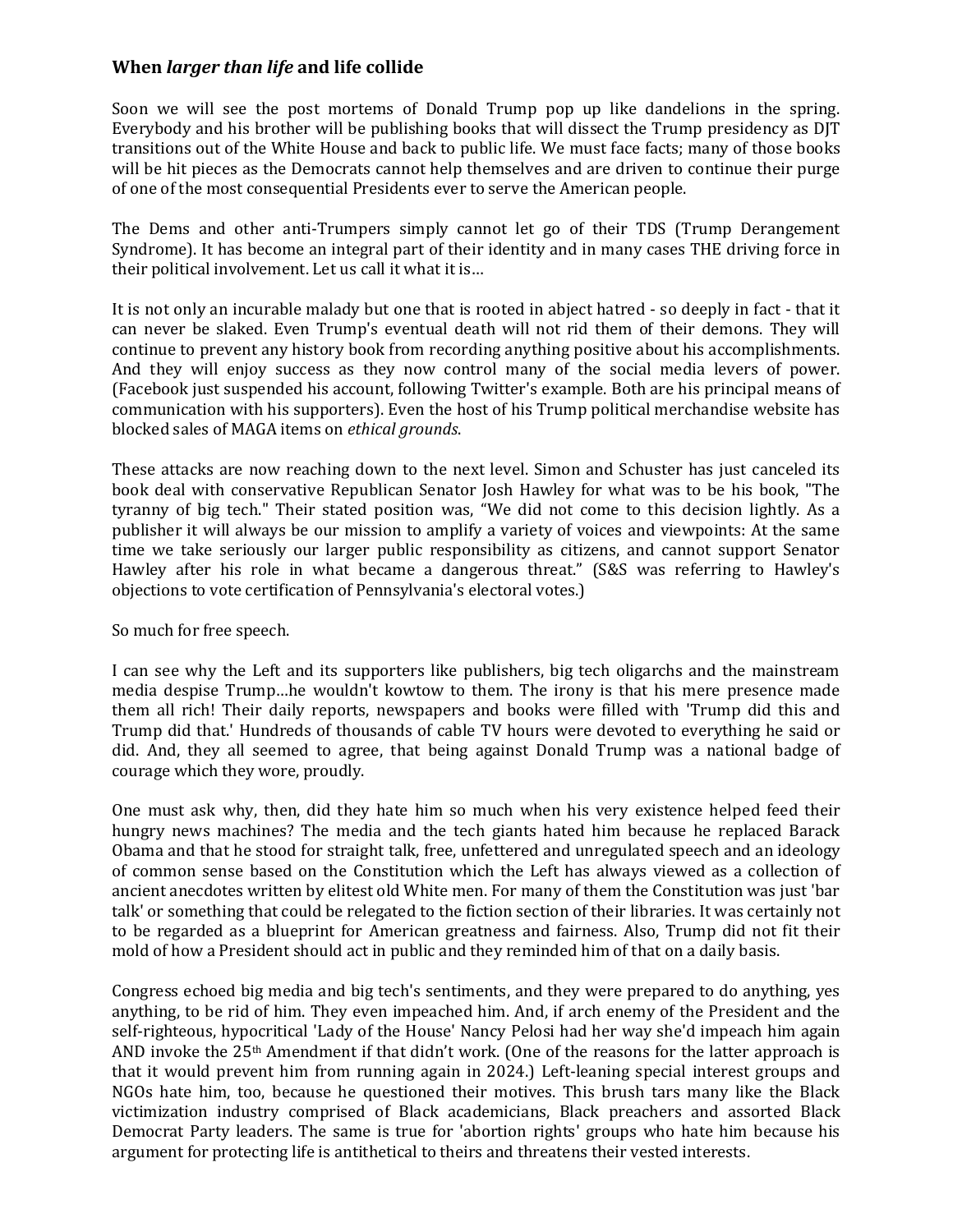The list of Trump-haters is a long one, but the largest group is ordinary garden variety Democrats and their radical cousins, the Progressives. Their hatred for Trump is a deep and a very selfcontradictory one. They hate him because they need him (as a foil) AND they hate the fact that they need him for that. It would have been better if they had had an opponent that was weaker and easier to crush. I can best describe their feelings by giving you the Jack Nicholson soliloquy from the movie, "A few good men." It is the final dramatic scene from the film in which Navy lawyer Lt. Daniel Kaffee played by Tom Cruise is questioning Marine Col. Nathan R. Jessup played by Jack Nicholson about his actions. Think of Jessup as Trump and Kaffee as the Left attacking Trump, trying to get to truth, but when they do get it they are conflicted by it. It's long, but it's powerful.

Jessup: (The truth?) You can't handle the truth! Son, we live in a world that has walls, and those walls have to be guarded by men with guns. Who's gonna do it, you? I have a greater responsibility than you can possibly fathom. You weep for Santiago *(a dead Marine)* and you curse the Marines. You have that luxury. You have the luxury of not knowing what I know, that Santiago's death while tragic, probably saved lives; and my existence while grotesque, and incomprehensible, to you, saves lives.

## *- And here's the real punch line that reveals the problem the Left has with tough, resolute leaders who can't be persuaded to abandon their beliefs or be bought off.*

You don't want the truth because deep down in places you don't talk about at parties, you want me on that wall. You need me on that wall! We use words like honor, code, loyalty. We use these words as the backbone of a life spent defending something. You use them as a punchline. I have neither the time nor the inclination to explain myself, to a man who rises and sleeps, under the blanket of the very freedom that I provide, and then questions the manner in which I provide them! I'd rather you just said 'thank you', and went on your way. Otherwise I suggest you pick up a weapon, and stand a post. Either way, I don't give a damn, what you think you are entitled to!"

In this movie, Jessup is the bad guy and Kaffee is the good guy. But what Director Rob Reiner (an arch Liberal) has done, perhaps unwittingly so, is draw a moral distinction and raises questions about the relationship between reality and idealism.

Trump makes the average Liberal very uncomfortable because Trump represents the true duality of their position (as in the Yin and Yang when seemingly opposite or contrary forces may actually be complementary, interconnected, and interdependent in the natural world, and how they may give rise to each other as they interrelate to one another). Trump is also a heroic and larger than life character and it is also that fact that causes a major conflict in the minds of Liberals. While they profess to admire strong leadership, it is only THAT leadership that reflects THEIR own views that is worthy of following. Leadership from the Right that is both strong and values-based is a threat, pure and simple. The result? Their feeling of conflicting duality throws them off balance and makes them unable to separate the man from the mission (which in some cases may be closer to their own mission than they are willing to concede), but eventually not wanting to debate the merits of the mission they choose the easier path and attack the man.

I have no doubt that after a year with Joe Biden Liberals will be chafing at the bit to get him to move faster and to somehow magically metamorphize into Barack Obama and adopt their radical plans on immigration, taxation, foreign affairs, climate, diversity, socialized medicine and a host of other issues. They will be disappointed because Joe Biden is no Barack Obama and is incapable of silver tongued oratory, inspiring or motivating crowds. He is a cardboard cutout of a Washington swamp creature mediocre politician and not a leader, and it won't take long for even the most diehard of Democrats to realize that fact. Realizing a fact, however, is not the same as DOING something about a fact, and this is where the Democrat Party will be forced to move towards action by choosing sides.